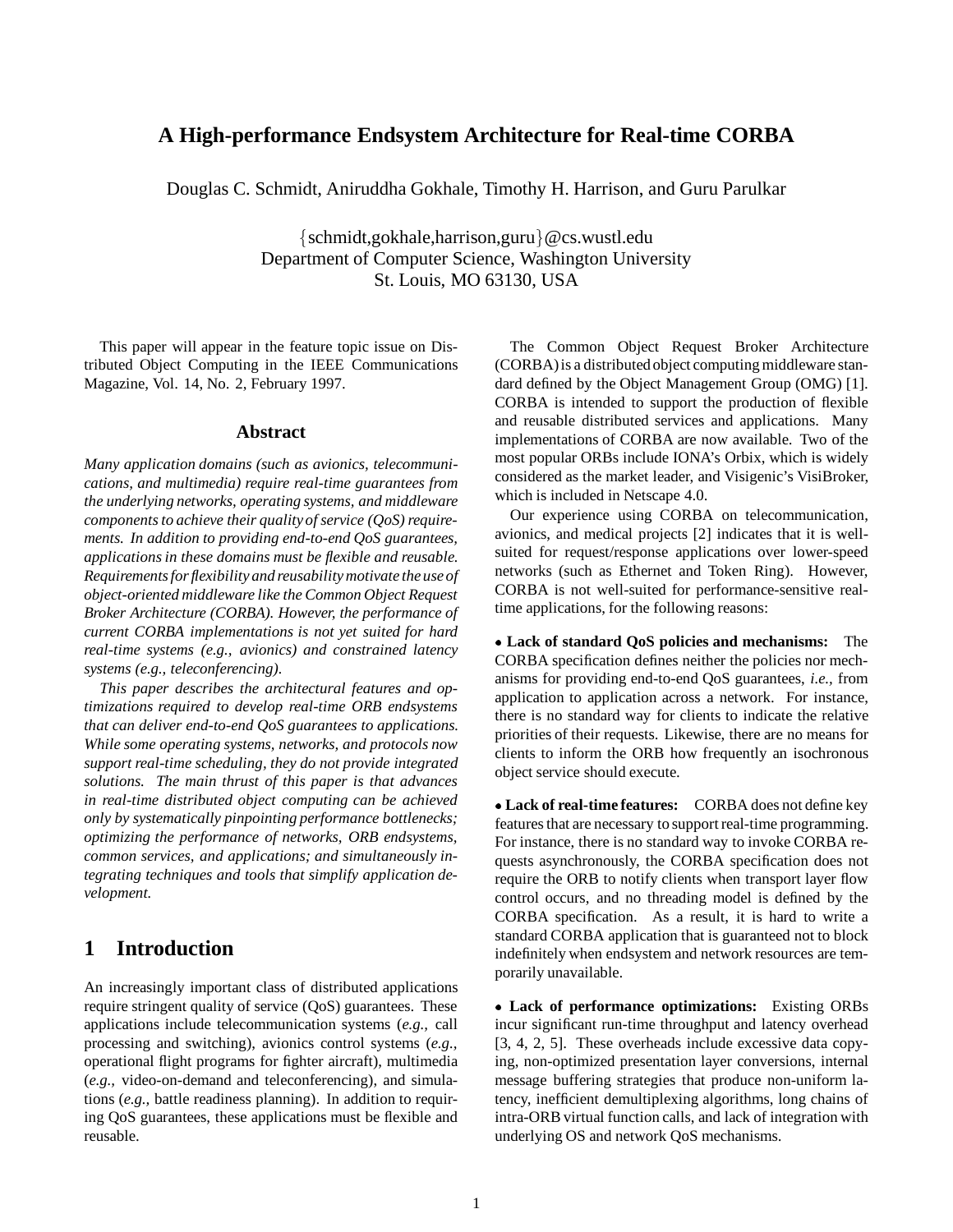This paper describes an integrated *ORB endsystem architecture* for constructing real-time ORBs (RT ORBs) that can ensure end-to-end QoS for applications. QoS guarantees can be both *deterministic* (*e.g.,* hard real-time avionics applications where meeting QoS guarantees is crucial) and *statistical* (*e.g.,* latency constrained applications like teleconference and video-on-demand where minor fluctuations in scheduling and reliability guarantees are tolerated).

This paper is organized as follows: Section 2 outlines the features and optimizations required in ORB endsystems to provide end-to-end QoS guarantees for applications; Section 3 summarizes results from our studies [3, 4, 2, 5] of performance overhead in existing CORBA implementations; Section 4 describes the feature enhancements and optimizations we are developing to support high-performance, realtime ORB endsystems; and Section 5 presents concluding remarks.

# **2 Endsystem Requirements for Realtime CORBA**

CORBA Object Request Brokers (ORBs) allow clients to invoke methods on target object implementations without concern for:

- *Object location* target objects can be located locally or remotely;
- *Programming language* such as C/C++, Java, Ada95, and Smalltalk;
- *OS platform* such as Win32, OS/2, UNIX, and MVS;
- *Communication protocols and networks* such as TCP/IP, IPX/SPX, FDDI, ATM, and Fast Ethernet;
- *Hardware* such as RISC vs. CISC.

The components in Figure 1 support this level of transparency.

Steve Vinoski's article [6] (in this issue of the *IEEE Communications Magazine*) describes the CORBA middleware components (*e.g.,* the Object Request Broker, IDL Stubs and Skeletons, Object Adapter, etc.). However, an ORB endsystem is more than just middleware – it also contains the network adapters, operating system I/O subsystem, communication protocols, and common object services. The remainder of this section outlines the requirements of RT ORB endsystems:

 **Policies and mechanisms for specifying end-to-end application QoS requirements:** ORB endsystems that provide end-to-end QoS must allow applications to specify their QoS requirements at a high level with a small number of parameters (typically throughput, latency, and reliability). For instance, video-conferencing groupware may require high throughput and low latency. In contrast, high reliability may be more important requirements for electronic fund transfer systems. QoS specification is not addressed by the current



Figure 1: ORB Endsystem Components for Real-Time CORBA

CORBA specification. Section 4.4 outlines our mechanism for allowing applications to specify their QoS parameters on a per-request or per-object basis.

 **Optimized real-time operating system and network:** Regardless of the ability to specify QoS requirements, ORBs cannot deliver end-to-end QoS guarantees to applications without network and OS support for predictable I/O operations. Therefore, ORB endsystems must be capable of scheduling resources such as CPUs, memory, storage throughput, network adapter throughput, and network connection bandwidth and latency. For instance, OS scheduling mechanisms must allow high priority CORBA requests to run to completion and prevent them from being blocked indefinitely by lower priority operations [7, 8]. Section 4.1 describes an OS I/O subsystem and network adapter that can provide end-to-end gigabit data rates and  $\sim$ 10 msec latency to CORBA applications.

 **Optimized real-time communication protocols:** The throughput, latency, and reliability requirements of multimedia applications like teleconferencing are more stringent and varied than those found in traditional applications like remote loginor file transfer. Likewise, the channel speed, biterror rates, and services (such as isochronous and boundedlatency delivery guarantees) of networks like ATM exceed those offered by traditional networks like Ethernet. Therefore, ORB endsystems must provide a range of communication protocols that can be customized and optimized for specific application requirements and network/host environments. Section 4.2 outlines optimizations for the CORBA General Inter-ORB Protocol (GIOP) [1], which specifies the request format and transmission protocol that enables inter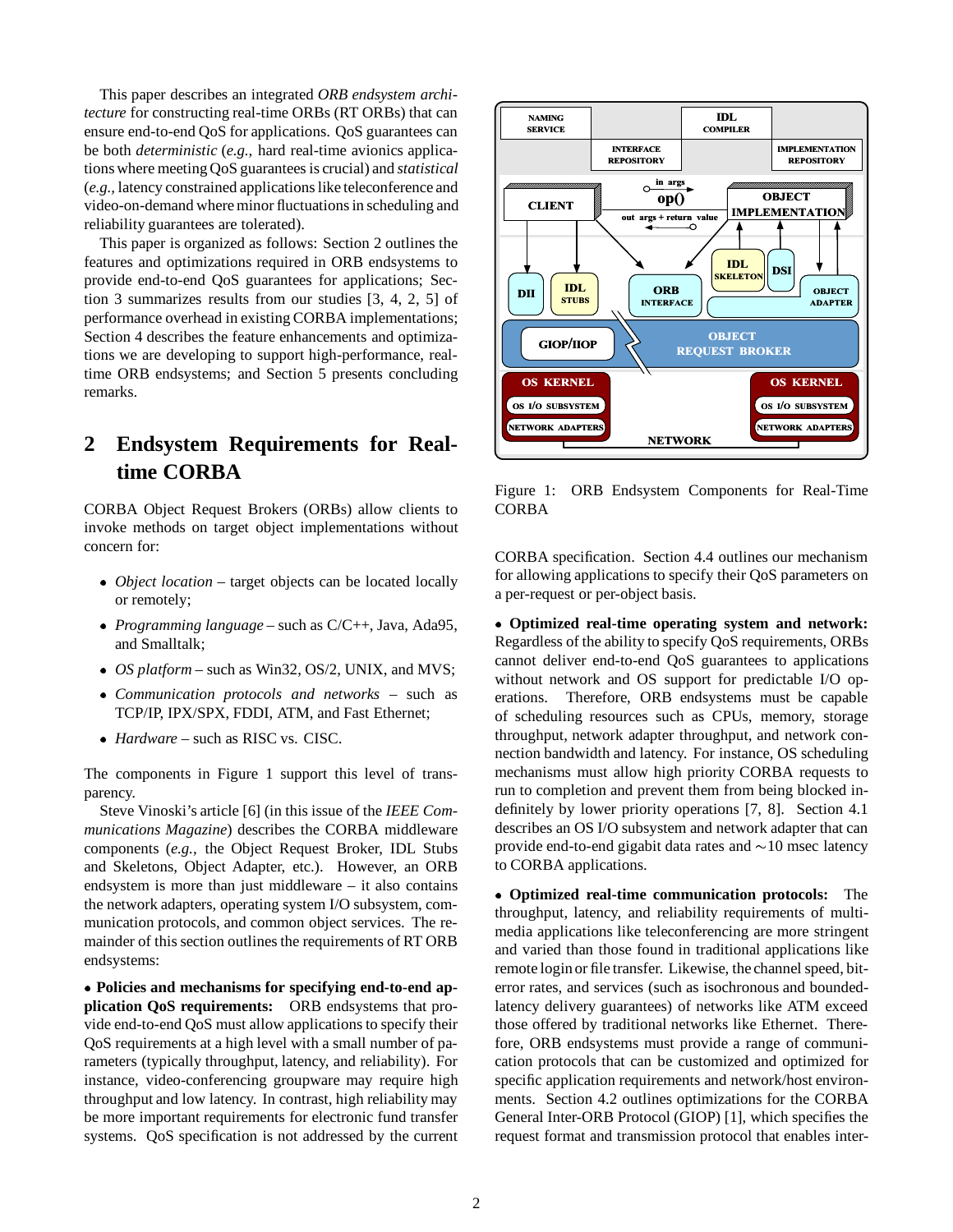operability among heterogeneous ORBs.

 **Optimized real-time request demultiplexing and dispatching:** ORB endsystems must demultiplex and dispatch incoming CORBA requests to the appropriate method of the target object. In conventional ORBs, demultiplexing occurs at multiple layers. Layered demultiplexing is often inappropriate, however, for real-time applications. In addition to increasing overhead, the layered demultiplexing and dispatching mechanisms in conventional ORBs neither schedule nor prioritize demultiplexing behavior. Therefore, the ORB endsystem must provide mechanisms (such as packet filters [9], de-layered protocol stacks [10], direct demultiplexing [11], and real-time upcalls [7]) that perform CORBA request demultiplexing and dispatching efficiently and predictably. Section 4.3 outlines a de-layered demultiplexing mechanism and a real-time upcall mechanism that processes CORBA requests predictably regardless of the number of active connections, application-level target object implementations, and operations defined in IDL interfaces.

 **Optimized memory management:** On modern RISC hardware, data copying consumes a significant amount of CPU, memory, and I/O bus resources. Therefore, multiple layers in an ORB endsystem (*e.g.,* the network adapters, I/O subsystem protocol stacks, Object Adapter, and presentation layer) must collaborate to minimize data copying [12]. Section 4.1 outlines our zero-copy memory management mechanism, which behaves predictably and efficiently irrespective of user buffer sizes and endsystem workload.

 **Optimized presentation layer:** Presentation layer conversions transform application-level data into a portable format that masks byte order, alignment, and word length differences. There are many techniques for reducing the cost of presentation layer conversions. For instance, [13] describes the tradeoffs between using compiled versus interpreted code for presentation layer conversions. Compiled marshaling code is efficient, but requires excessive amounts of memory, which is problematic in many embedded real-time environments. In contrast, interpreted marshaling code is slower, but more compact. Section 4.4 outlines how RT ORB endsystems must support worst case guarantees for both interpreted and compiled marshaling operations.

It is important to recognize that requirements for high performance may conflict with requirements for real-time determinism. For instance, real-time scheduling policies often rely on the predictability of endsystem operations like thread scheduling, demultiplexing, and message buffering. However, certain optimizations (such as using self-organizing search structures to demultiplex CORBA requests) can increase the average performance of operations, and yet decrease the predictability of any given operation. Therefore, our ORB endsystem is designed with an open architecture that allows applications to select the appropriate tradeoffs between average-case and worst-case performance. Moreover, where possible, we use algorithms and data structures that can



Figure 2: Latency for Invoking Parameterless Twoway Operations over ATM

optimize for both. For instance, de-layered demultiplexing paths can increase ORB performance *and* predictability.

## **3 Performance Overhead in Current CORBA Implementations**

Real-time CORBA applications are not supported efficiently by conventional CORBA implementations. The primary sources of overhead include (1) excessive presentation layer conversions and data copying, (2) inefficient server demultiplexing techniques, (3) unpredictable buffering algorithms used for network reads and writes, (4) long chains of intra-ORB virtual function calls, and (5) improper choice of underlying OS system calls [3, 4, 2, 5].

Figures 2, 3, and 4 illustrate the latency for sending parameterless requests, octets, and structs between a client and a target object over an otherwise unused 155 Mbps ATM network. These tests were conducted using a modified version of the TTCP benchmarking tool. The TTCP tool was enhanced to support three communication mechanisms: two widely used implementations of CORBA (Orbix 2.1 and VisiBroker 2.0) and an implementation written in ACE [14] (which is a lightweight C++ network programming framework implemented directly atop sockets and TCP/IP).

The results of the TTCP benchmarks over ATM were as follows:

 **Latency for parameterless invocations:** Figure 2 illustrates the latency of the three communication mechanisms for invoking parameterless twoway operations. This figure shows the baseline latency for VisiBroker and Orbix is approximately twice that of the TCP/IP implementation written with ACE.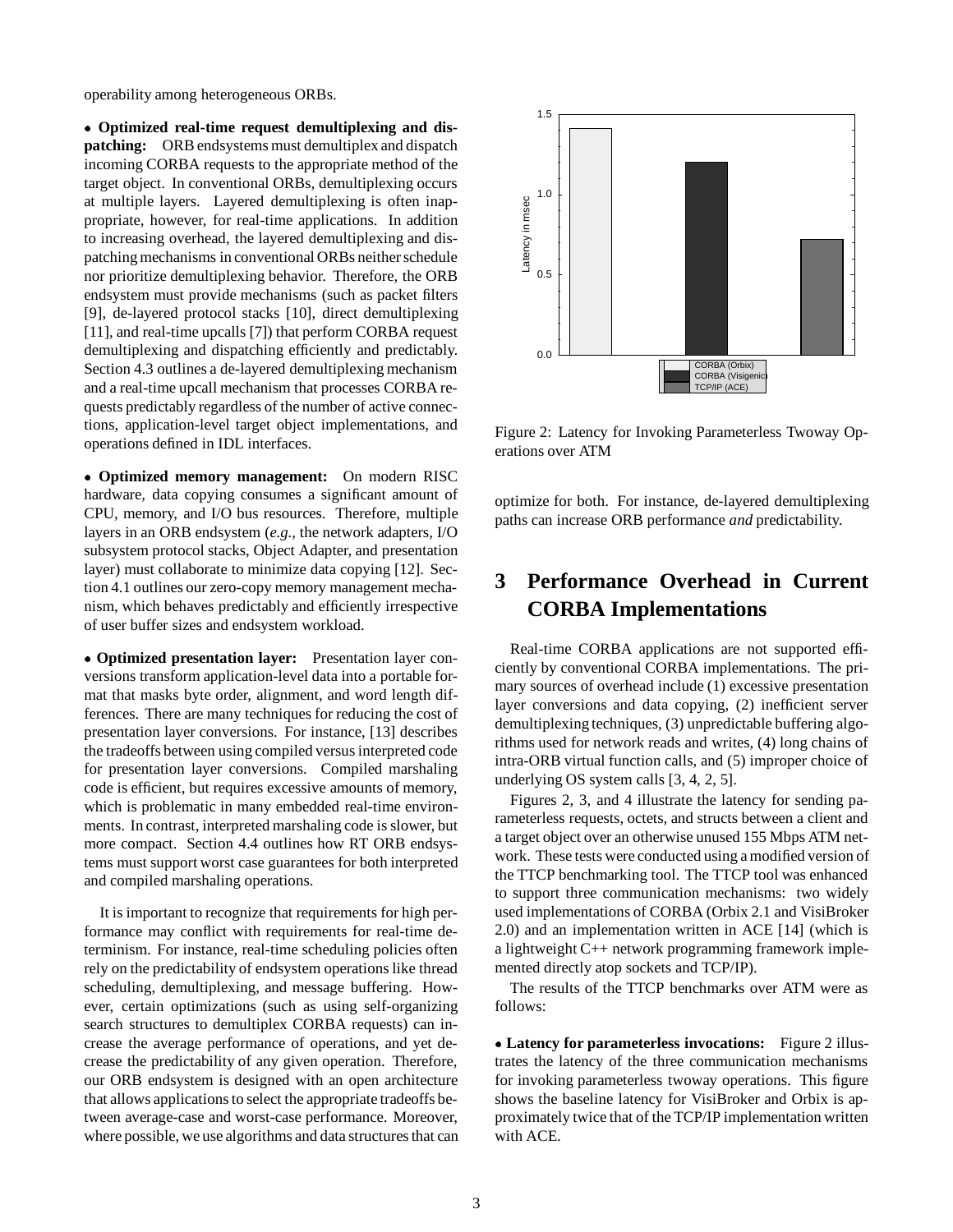

Figure 3: Latency for Sending Octets and Binary Structs over ATM

 **Latency for untyped octet buffers and binary structs:** Figure 3 illustrates the latency for sending relatively small buffers of untyped octets and structs (containing binary data in the form of shorts, longs, and doubles) The buffers ranged from 1 to 1,024 units in powers of two (where octet units are 1 byte each and structunits are 32 bytes each). For octets, the performance curves are similar to those in Figure 2, with the latency of the the CORBA implementations roughly twice as high as the ACE implementation. For binary structs, the CORBA latency was more than four times higher than the ACE version as the buffers increased in size.

 **Throughput for untyped octet buffers and binary structs:** Figure 4 illustrates the throughput for sending large streams of untypedoctetsand binarystructs. The data streams were transmitted in buffer sizes ranging from 1 K to 1,024 K bytes by powers of two. For untyped octets, the ACE implementation outperforms the CORBA implementations by  $\sim$  10-15% for buffer sizes upto 8 K. Beyond that, the performance of all three implementations is similar, with Orbix performing  $\sim$  5-10% below ACE and VisiBroker. For binary structs, however, the throughput performance of the CORBA versions is substantially lower than the ACE version. Both CORBA implementations achieved only 26- 30% of the throughput of the ACE implementation.

In general, the CORBA implementations performed poorly when sending binary structs because of excessive copying and marshaling/demarshaling overhead, many layers of virtual function calls, and excessive writes resulting from non-optimal fragmentation of request buffers. In the following section, we discuss an RT ORB architecture called TAO (The ACE ORB) that alleviates these sources of overhead. In addition, the TAO architecture addresses a more fundamental issue – that of providing mechanisms to specify and deliver



Figure 4: Throughput for Sending Octets and Binary Structs over ATM

end-to-end QoS guarantees to applications.

# **4 A High-performance ORB Endsystem for Real-Time CORBA**

This section describes network interface, operating system, communication protocol, and CORBA middleware mechanisms we are developing to implement a high-performance ORB endsystem for real-time CORBA called TAO. Figure 5 illustrates the components in the TAO architecture. These include a*Gigabit I/O subsystem*that optimizes conventional OS I/O subsystems to execute at Gigabit rates over high-speed ATM networks; a suite of*real-time GIOP/IIOP protocols*that provide efficient and predictable transmission of requests using standard CORBA interoperability protocols; a *real-time Object Adapter* that schedules and dispatches CORBA requests in real-time; and a *application-specific components* that optimize key sources of overhead in current ORBs and provides features that support end-to-end QoS guarantees to applications and higher-level CORBA services.

#### **4.1 Gigabit I/O Subsystem**

To implement end-to-end QoS guarantees, we are developing a high-performance network I/O subsystem. At the heart of this subsystem is a daisy-chained interconnect comprising a number of ATM Port Interconnect Controller (APIC) chips [15]. APIC is designed to sustain an aggregate bidirectional data rate of 2.4 Gbps.

Our Gigabit I/O subsystem builds on the APIC to enhance conventional operating systems with a zero-copy buffer management system. At the device level, the APIC interfaces directly with the main system bus and other I/O devices to transfer CORBA requests between endsystem buffer pools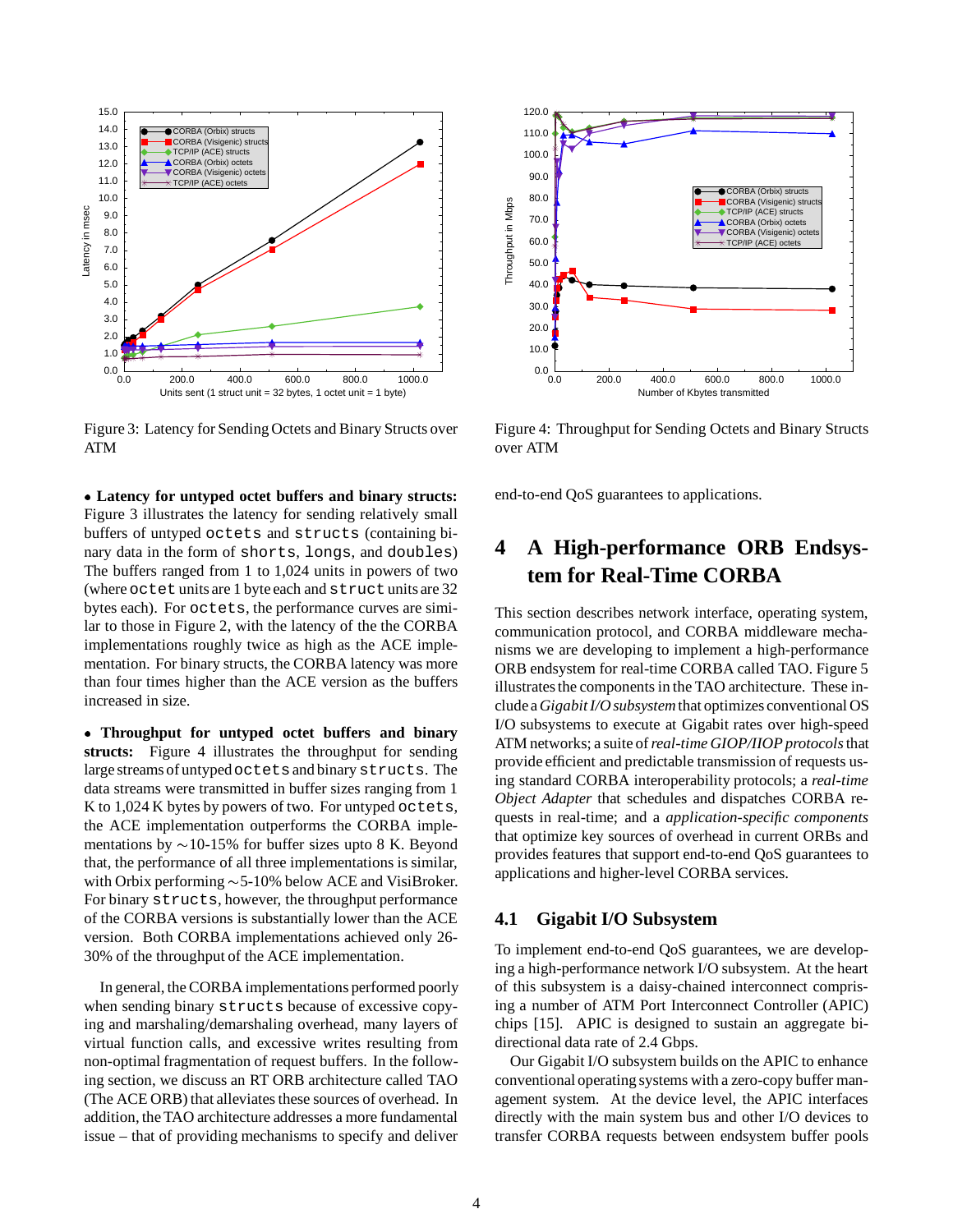

Figure 5: A High-performance ORB Endsystem for Realtime CORBA

and ATM virtual circuits without incurring additional data copying. The buffer pools for I/O devices support "direct demultiplexing" of periodic and aperiodic CORBA requests into memory shared among user- and kernel-resident threads.

#### **4.2 Real-time GIOP/IIOP Protocols**

The CORBA General Inter-ORB Protocol (GIOP) [1] specifies the request format and transmission protocol that enables ORB-to-ORB interoperability. Conventional CORBA implementations utilize inflexible, static strategies for selecting the GIOP implementation. For instance, ORBs commonly implement the GIOP using the Internet Inter-ORB Protocol (IIOP), which is layered above TCP/IP.

Performance-sensitive real-time applications often cannot tolerate the latency overhead and jitter of TCP, which supports functionality (such as adaptive retransmissions, deferred transmissions, and delayed acknowledgments) that can cause excessive overhead and latency for real-time applications. Likewise, unreliable protocols like UDP lack functionality (such as congestion control,end-to-end flow control, and rate control), which leads to excessive congestion and missed deadlines in networks and endsystems.

To enhance flexibility and performance, therefore, TAO supports the run-time configuration of lightweight GIOP implementations. These protocols optimize the CORBA GIOP for high-speed networks (*e.g.,* ATM LANs and ATM/IP WANs) [16] and can be customized for specific application requirements. For instance, certain applications that do not require complete reliability (*e.g.,* teleconferencing or certain types of imaging). In this case, TAO can selectively omit transport layer functionality (such as retransmissions and end-to-end error handling) and run directly atop ATM or ATM/IP. Our GIOP transport layer tightly integrates the underlying ATM/IP infrastructure via techniques such as ALF/ILP [17], our Gigabit I/O subsystem [18, 19, 20, 21], and the APIC [15] network adapter.

#### **4.3 Real-Time Object Adapter**

The Object Adapter is the component in CORBA that associates object implementations with the ORB and delivers requests to the appropriate target object. In addition to its standard duties, the Object Adapter in TAO is responsible for real-time scheduling and dispatching of the following ORB operations:

 **Real-time upcalls (RTU):** Support for periodic data transfer and protocol processing is critical for multimedia and other delay-sensitive applications. To support periodic delivery of CORBA requests, we have implemented a realtime upcall (RTU) mechanism [7]. RTUs are an OS scheduling mechanism that provides rate monotonic QoS guarantees to protocols and CORBA applications. When used in conjunction with the APIC's zero-copy buffering and direct demultiplexing, RTUs can significantly reduce synchronization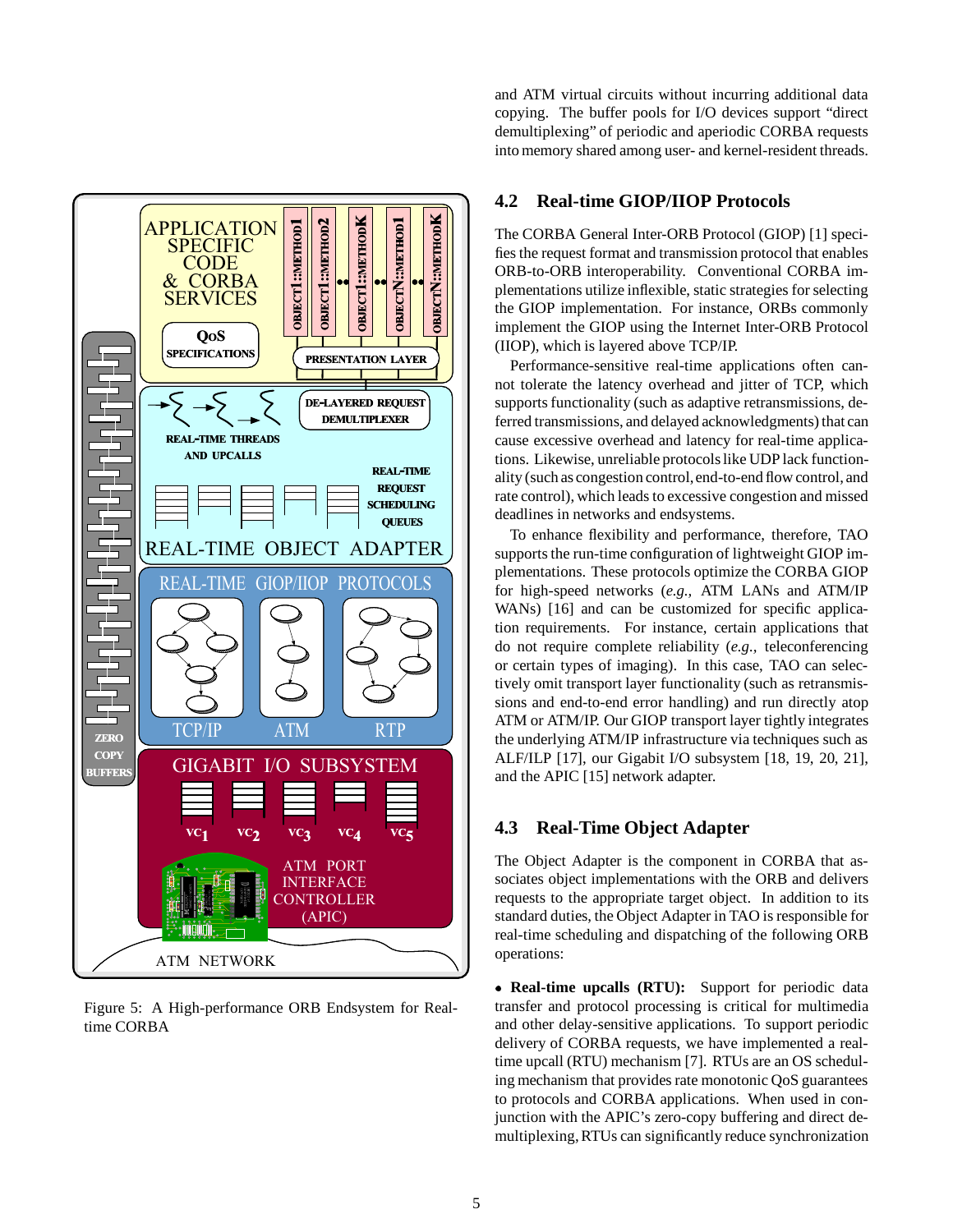and context switching overhead for isochronous multimedia applications.

 **De-layered demultiplexing optimizations:** A standard GIOP-compliant CORBA request contains the identity of its remote object implementation and remote operation. The remote object implementation is represented by an object reference and the remote operation is represented as a string. Conventional ORB endsystems demultiplex CORBA requests to the appropriate method of the object implementation using the following steps (shown at the top of Figure 6):

- *Steps 1 and 2* The OS protocol stack demultiplexes the incoming CORBA request multiple times (*e.g.,* through the data link, network, and transport layers) to the ORB's Object Adapter;
- *Steps 3 and 4* The Object Adapter uses the addressing information in the request to locate the appropriate target object implementation and associated IDL skeleton;
- *Step 5* The IDL skeleton locates the appropriate method, demarshals the request buffer into method parameters, and performs the method upcall.

Demultiplexing requests through all these layers is expensive, particularly when a large number of operations appear in an IDL interface and/or a large number of objects are managed by an ORB. To minimize this overhead, TAO utilizes de-layered demultiplexing [22] (shown at the bottom of Figure 6). This approach uses pre-negotiated demultiplexing keys to map CORBA requests directly to object/method tuples that perform application-level real-time upcalls. To further reduce the number of demultiplexing layers, the APIC can be programmed to directly dispatch CORBA requests associated with ATM virtual circuits. This strategy reduces demultiplexing latency and supports end-to-end QoS on a per-request or per-object basis.

### **4.4 Application-specific Code and CORBA Services**

Certain ORB endsystem features and optimizations depend largely on application characteristics. Chief among these are QoS parameter specifications and presentation layer conversions. TAO uses this application-specific information to guide the selection and/or generation of the following policies and mechanisms to deliver end-to-end QoS to applications:

 **Specifying and mapping QoS requirements:** Specification of QoS requirements is essential to provide performance guarantees. Since applications can have widely varying requirements, a structured and general way to specify QoS is necessary. TAO identifies four application service classes that encompass continuous media, bulk data, low-latency transaction message, and high-bandwidth message streams [7]. These four classes of QoS specifications are defined using high-level parameters; other low-level parameters are derived automatically.



Figure 6: Layered and De-layered CORBA Request Demultiplexing

Several ORB endsystem resources (such as CPU, memory, network connections, and storage devices) are involved in satisfying application QoS requirements. Applications must specify their QoS needs so that the ORB subsystem can guarantee resource availability. For instance, network connection bandwidth must be determined from the specified QoS parameters when establishing connections. Likewise, the amount of computing required to process CORBA requests must be determined so CPU capacity can be allocated accordingly.

In distributed object systems, real-time applications may need to specify QoS parameters on a per-request or perobject basis. For instance, an event service for real-time avionics may choose to propagate navigation events with a higher priority (lower latency) than sensor events. In contrast, a video-on-demand server may only need to specify QoS parameters per-object.

 **Presentation layer optimizations:** TAO can generate and configure multiple strategies for marshaling and demarshaling CORBA IDL types. For instance, based on measures of a type's run-time usage, the TAO can link in either compiled and/or interpreted CORBA IDL stubs and skeletons. This flexibilitycan achieve an optimal tradeoff between interpreted code (which is slow, but compact in size) and compiled code (which is fast, but larger in size) [13].

Likewise, TAO can cache premarshaled application data units (ADUs) that are used repeatedly. Caching improves performance when ADUs are transferred sequentially in "request chains" and each ADU varies only slightly from one transmission to the other. In such cases, it is not necessary to marshal the entire ADU every time. This optimization re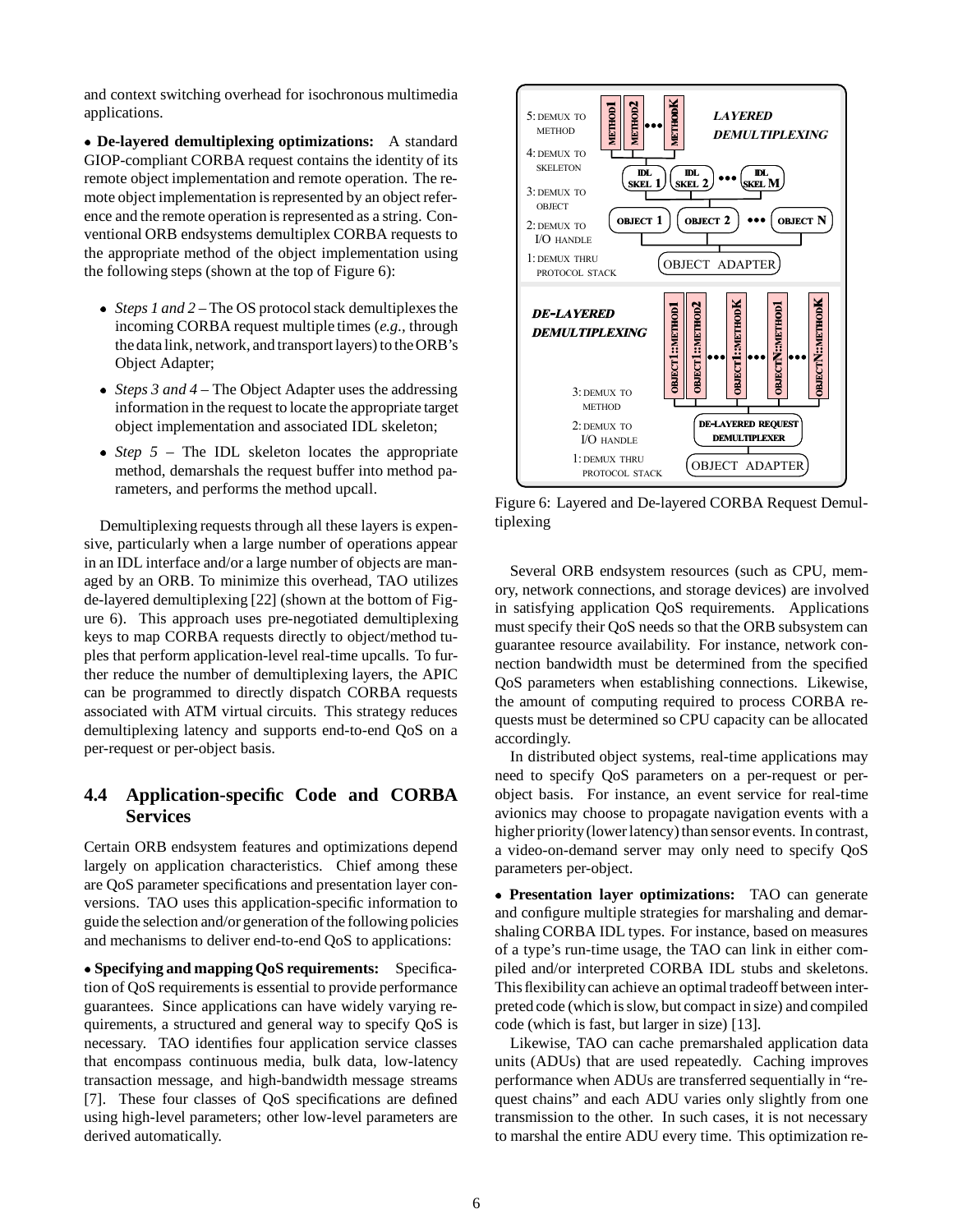quires TAO to perform flow analysis [23, 24] of application code to determine what request fields can be cached.

Although these techniques can significantly reduce marshaling overhead for the common case, real-time applications with static scheduling policies often consider only worst-case execution. As a result, the flow analysis optimizations described above can only be employed under certain circumstances, *e.g.,* for applications that can accept statistical QoS guarantees or when the worst case scenarios are still sufficient to meet deadlines.

## **5 Concluding Remarks**

Currently, there is significant interest in developing highperformance implementations of real-time ORB endsystems. However, meeting these needs requires much more than defining ORB QoS interfaces using CORBA IDL – it requires an integrated architecture that delivers end-to-end QoS guarantees at multiple levels of the entire system. The architecture we describe in this article addresses this need with the following policies and mechanisms spanning network adapters, operating systems, communication protocols, and CORBA middleware:

- Real-time scheduling of OS and network resources;
- A high-performance ATM Port Interface Controller (APIC);
- Efficient zero-copy buffer management that shares CORBA request buffers across OS protection domains;
- Customized real-time implementations of GIOPcompliant communication protocols;
- Real-time Object Adapter implementation with realtime upcalls (RTUs) and de-layered demultiplexing using kernel-level packet filters;
- Lightweight presentation layer based on compiler analysis and efficient buffer management schemes;
- Application interface for specifying end-to-end QoS and mapping this onto individual CORBA requests and/or sessions.

TAO's architecture is designed to offer deterministic and statistical guarantees to real-time applications. More information on real-time CORBA is available through the OMG Realtime Special Interest Group (http://www.omg.org/sigs.htm), which provides a forum for defining CORBA standards applicable to isochronous and real-time domains, and from our CORBA WWW page (http://www.cs.wustl.edu/~schmidt/corba.html).

## **Acknowledgments**

We like to thank IONA and Visigenic for their help in supplying the CORBA implementations used for the tests in Section 3. Both companies are currently working to eliminate their latency and throughput overheads. We expect their forthcoming releases to perform much better over high-speed ATM networks.

### **References**

- [1] Object Management Group,*The Common Object Request Broker: Architecture and Specification*, 2.0 ed., July 1995.
- [2] I. Pyarali, T. H. Harrison, and D. C. Schmidt, "Design and Performance of an Object-Oriented Framework for High-Performance Electronic Medical Imaging," *USENIX Computing Systems*, vol. 9, November/December 1996.
- [3] A. Gokhale and D. C. Schmidt, "Measuring the Performance of Communication Middleware on High-Speed Networks," in *Proceedings of SIGCOMM '96*, (Stanford, CA), pp. 306–317, ACM, August 1996.
- [4] A. Gokhale and D. C. Schmidt, "The Performance of the CORBA Dynamic Invocation Interface and Dynamic Skeleton Interface over High-Speed ATM Networks," in *Proceedings of GLOBECOM '96*, (London, England), pp. 50–56, IEEE, November 1996.
- [5] A. Gokhale and D. C. Schmidt, "Evaluating Latency and Scalability of CORBA Over High-Speed ATM Networks," in *Proceedings of the International Confernce on Distributed Computing Systems*, (Baltimore, Maryland), IEEE, May 1997.
- [6] S. Vinoski, "CORBA: Integrating Diverse Applications Within Distributed Heterogeneous Environments," *IEEE Communications Magazine*, vol. 14, February 1997.
- [7] R. Gopalakrishnan and G. Parulkar, "Bringing Real-time Scheduling Theory and Practice Closer for Multimedia Computing," in *SIGMETRICS Conference*, (Philadelphia, PA), ACM, May 1996.
- [8] S. Khanna and et. al., "Realtime Scheduling in SunOS5.0," in *Proceedings of the USENIX Winter Conference*, pp. 375–390, USENIX Association, 1992.
- [9] S. McCanne and V. Jacobson, "The BSD Packet Filter: A New Architecture for User-level Packet Capture," in *Proceedings of the Winter USENIX Conference*, (San Diego, CA), pp. 259– 270, Jan. 1993.
- [10] M. Abbott and L. Peterson, "Increasing Network Throughput by Integrating Protocol Layers," *ACM Transactions on Networking*, vol. 1, October 1993.
- [11] D. R. Engler and M. F. Kaashoek, "DPF: Fast, Flexible Message Demultiplexing using Dynamic Code Generation," in *Proceedings of ACM SIGCOMM '96 Conference in Computer Communication Review*, (Stanford University, California, USA), pp. 53–59, ACM Press, August 1996.
- [12] P. Druschel, M. B. Abbott, M. Pagels, and L. L. Peterson, "Network subsystem design," *IEEE Network (Special Issue on End-System Support for High Speed Networks)*, vol. 7, July 1993.
- [13] P. Hoschka, "Automating Performance Optimization by Heuristic Analysis of a Formal Specification," in *Proceedings of Joint Conference for Formal Description Techniques (FORTE) and Protocol Specification, Testing and Verification (PSTV)*, (Kaiserslautern), 1996. To be published.